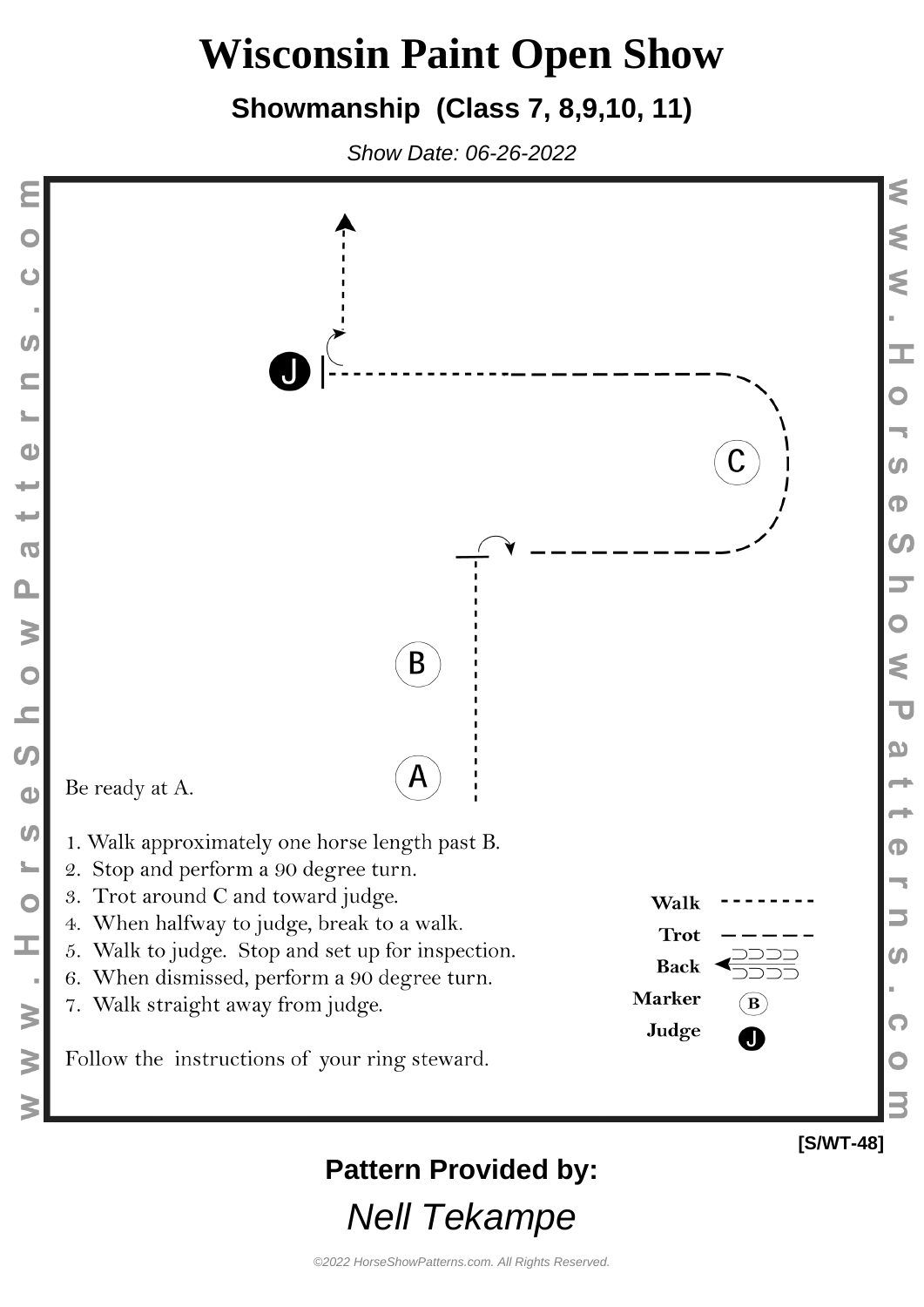### **Showmanship (class 12, 13, 14)**

Show Date: 06-26-2022

Ċ

**SV** 

 $\blacksquare$ 

 $\bullet$ 

÷

₩

 $\overline{O}$ 

 $\mathbf{a}$ 

Œ,

 $\geq$ 

 $\geq$ 



### **Pattern Provided by:**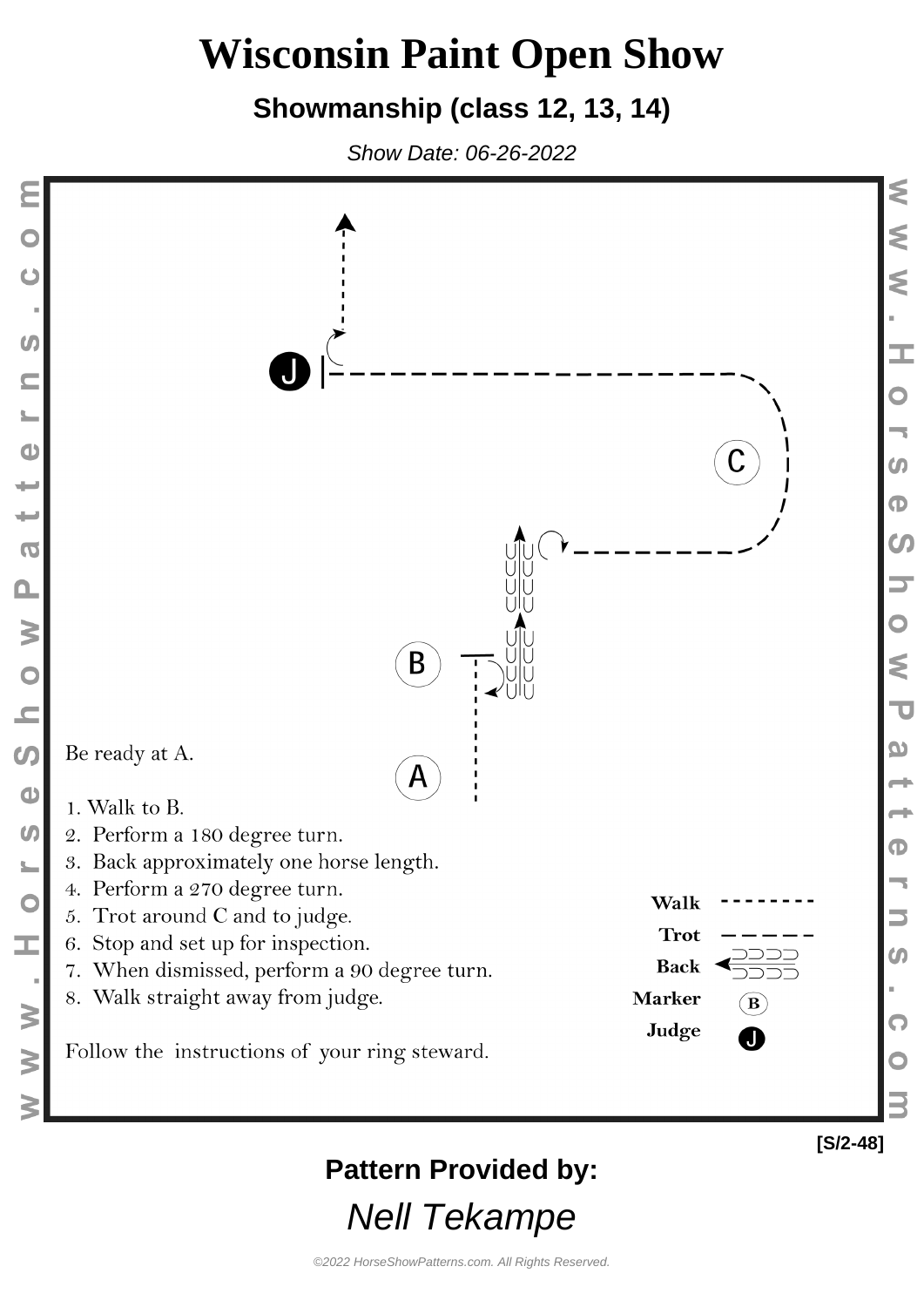#### **Walk trot equitation (class 20,21,22,23)**

Show Date: 06-26-2022

Ċ

 $\boldsymbol{G}$ 

 $\bullet$ 

۳

 $\overline{O}$ 

 $\Omega$ 

W O N

 $\boldsymbol{\omega}$ 

 $\bullet$ 

 $\omega$ 

 $\overline{\mathbf{C}}$ 

I

 $\geq$ 

 $\geq$ 



 $\boldsymbol{\omega}$  $\mathbf \Phi$  $\boldsymbol{\omega}$ ⋚  $\overline{\mathbf{u}}$ യ  $\bf \Phi$  $\boldsymbol{\omega}$ 

#### **[HSE/WT-24]**

**Pattern Provided by:**

Nell Tekampe

**Hand Gallop**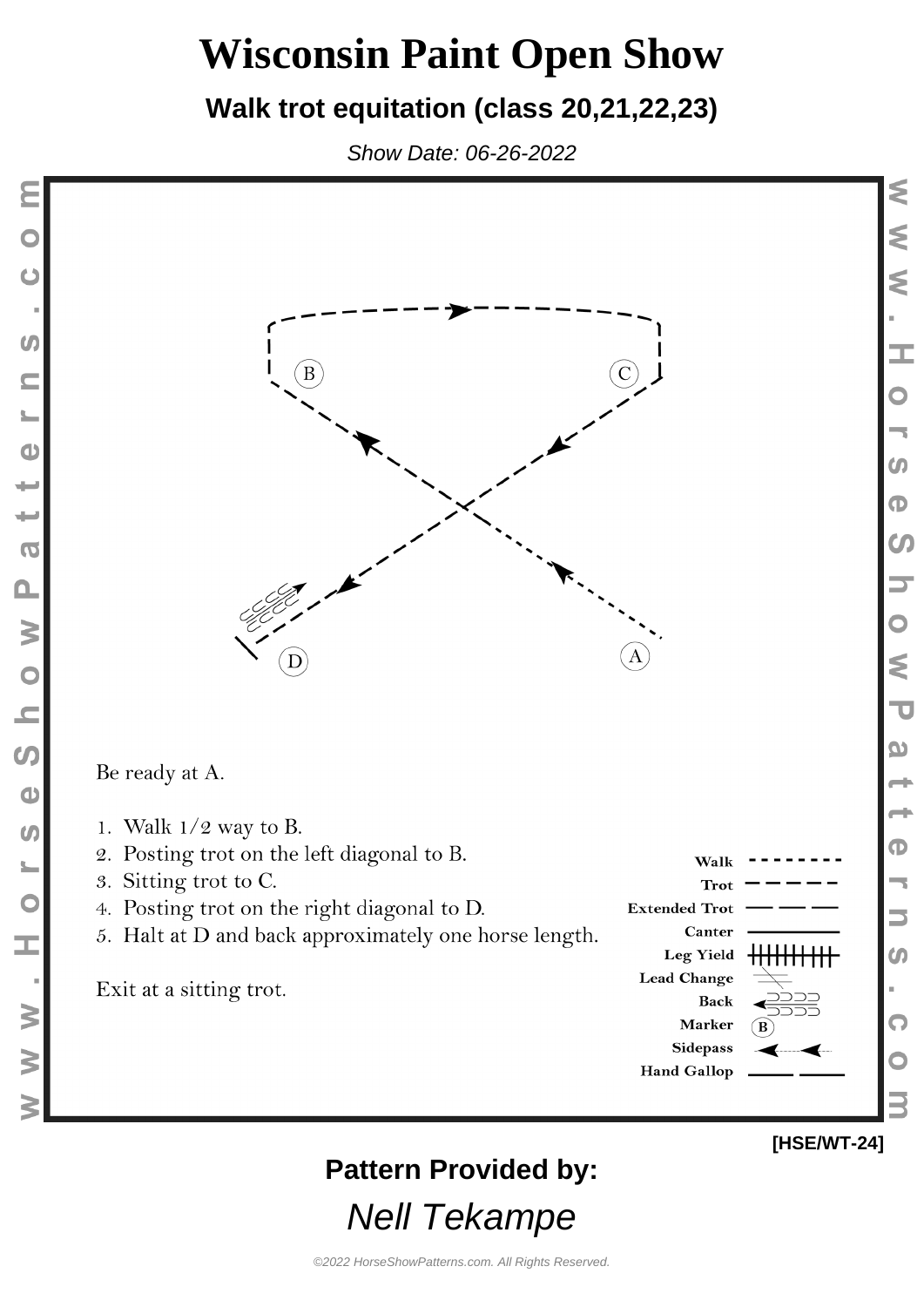#### **equitation (class 29, 30, 31, 32)**

Show Date: 06-26-2022



**Pattern Provided by:**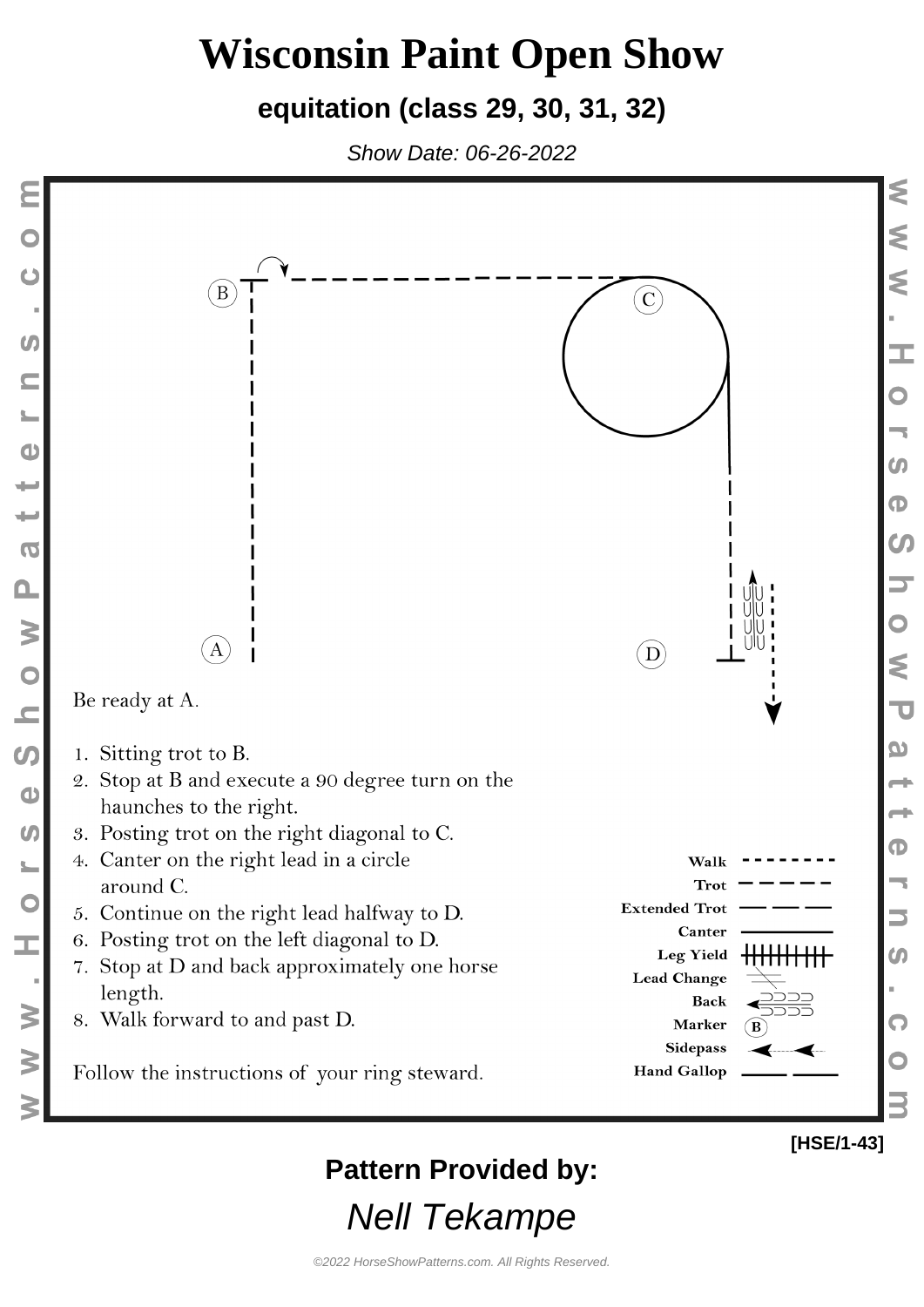#### **Walk trot horsemanship (class 37, 38, 39,40)**

Show Date: 06-26-2022



### **Pattern Provided by:**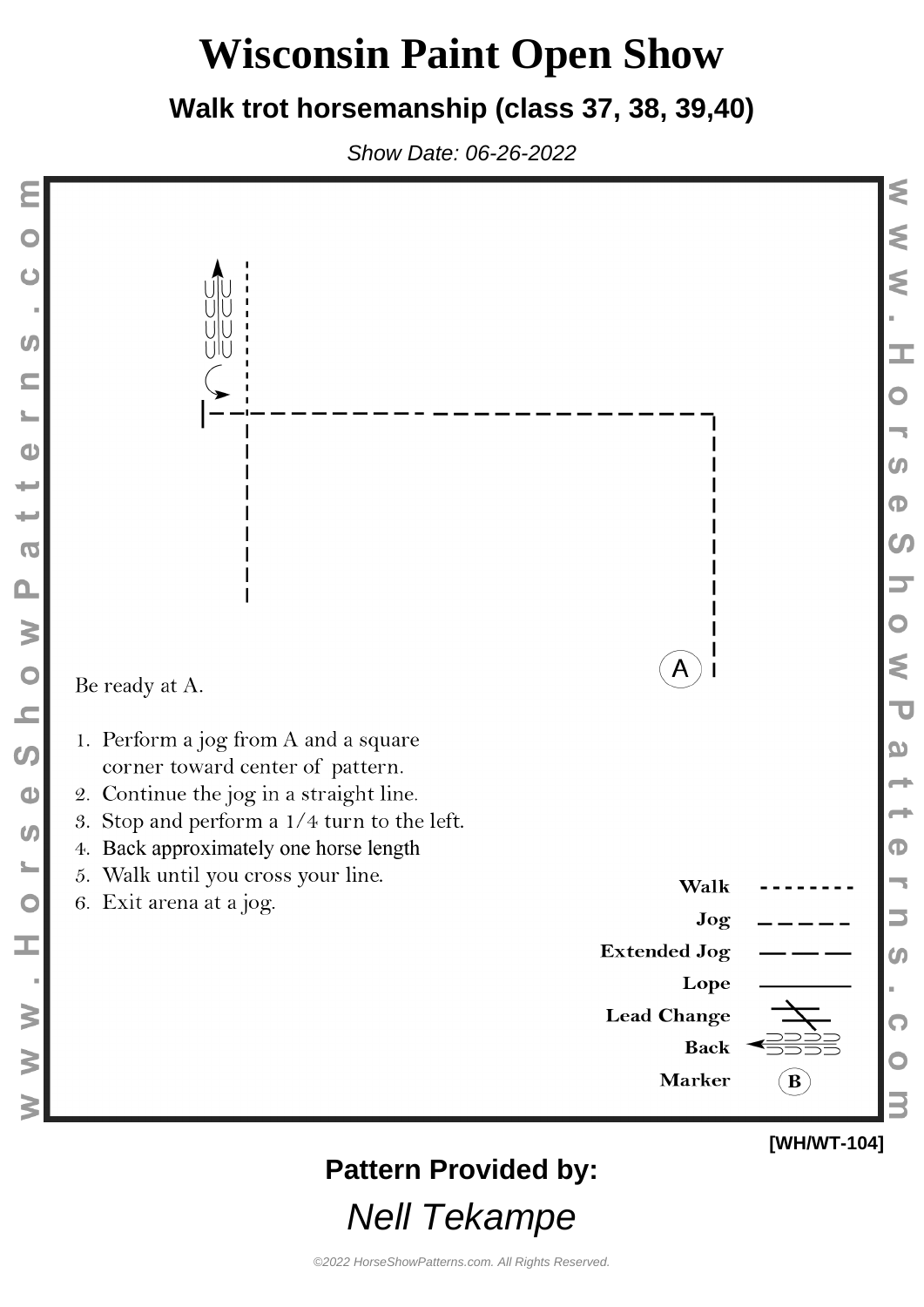#### **Horsemanship (class 46, 47, 48, 49)**

Show Date: 06-26-2022



### **Pattern Provided by:**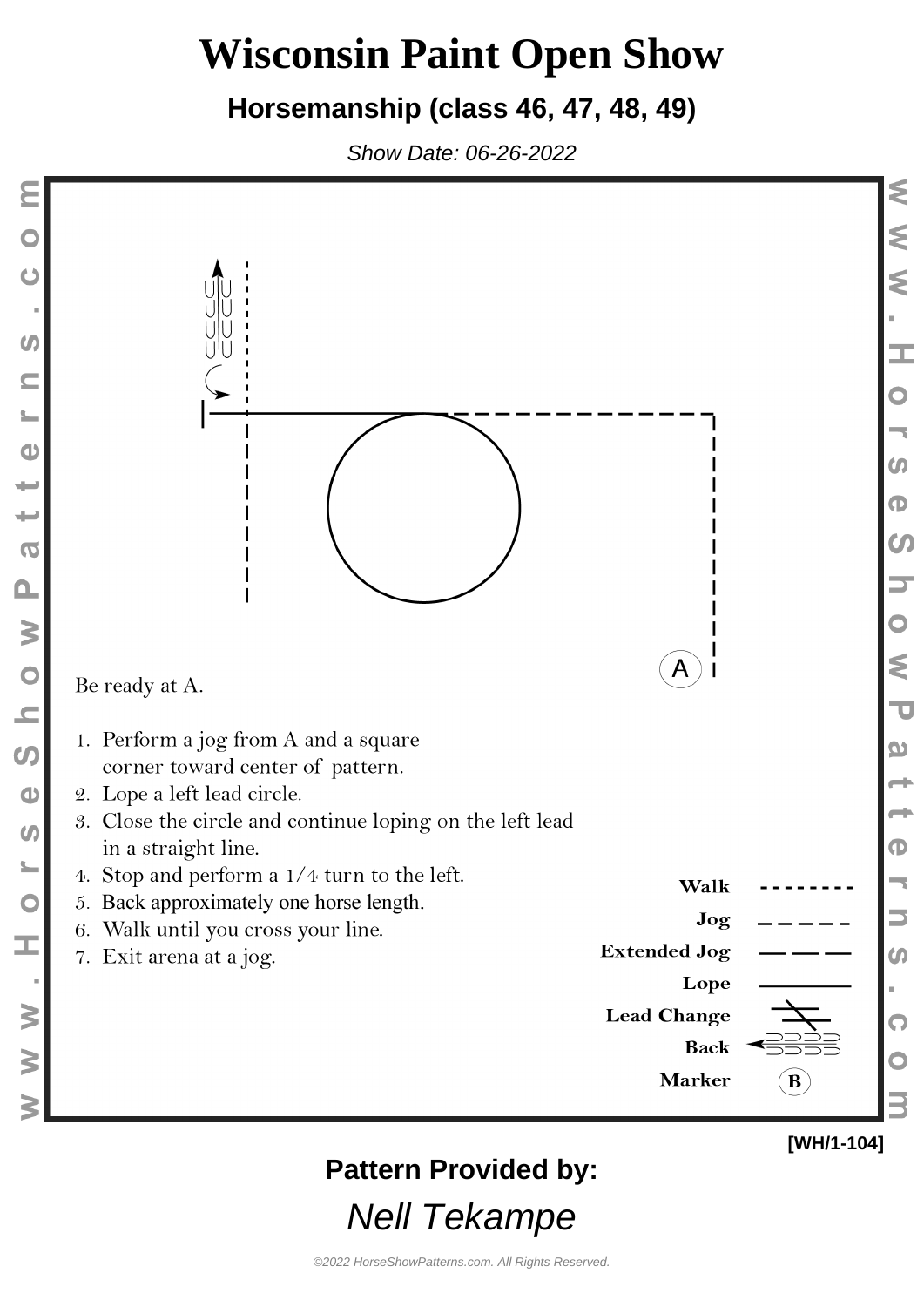#### **Wisconsin Paint Horse Club Open Show Western Riding (Class #50)**

*Show Date: 06-26-2022* 

**E** 

**0** 

**(J**  ■

*tn* 

**C:** 

I■•

**Cl)** 

.... ....

**ca** 

**a.** 

**3:** 

**0** 

**.c:** 

**U)** 

**Cl)** 

*tn* 

I■•

**0** 

**:J:** 

**3:** 

**3:** 

■



� �  $\leq$ **:c 0**  -, *u,*   $\bullet$  $\boldsymbol{\mathsf{C}}$ **::::r 0**  � **"tJ D)**  ... ... **(1)**  -, **:l**  *u,*   $\bm \Omega$ **0 3** 

**[WR/GP-1]** 

### **Pattern Provided by:**  *Nell Tekampe*